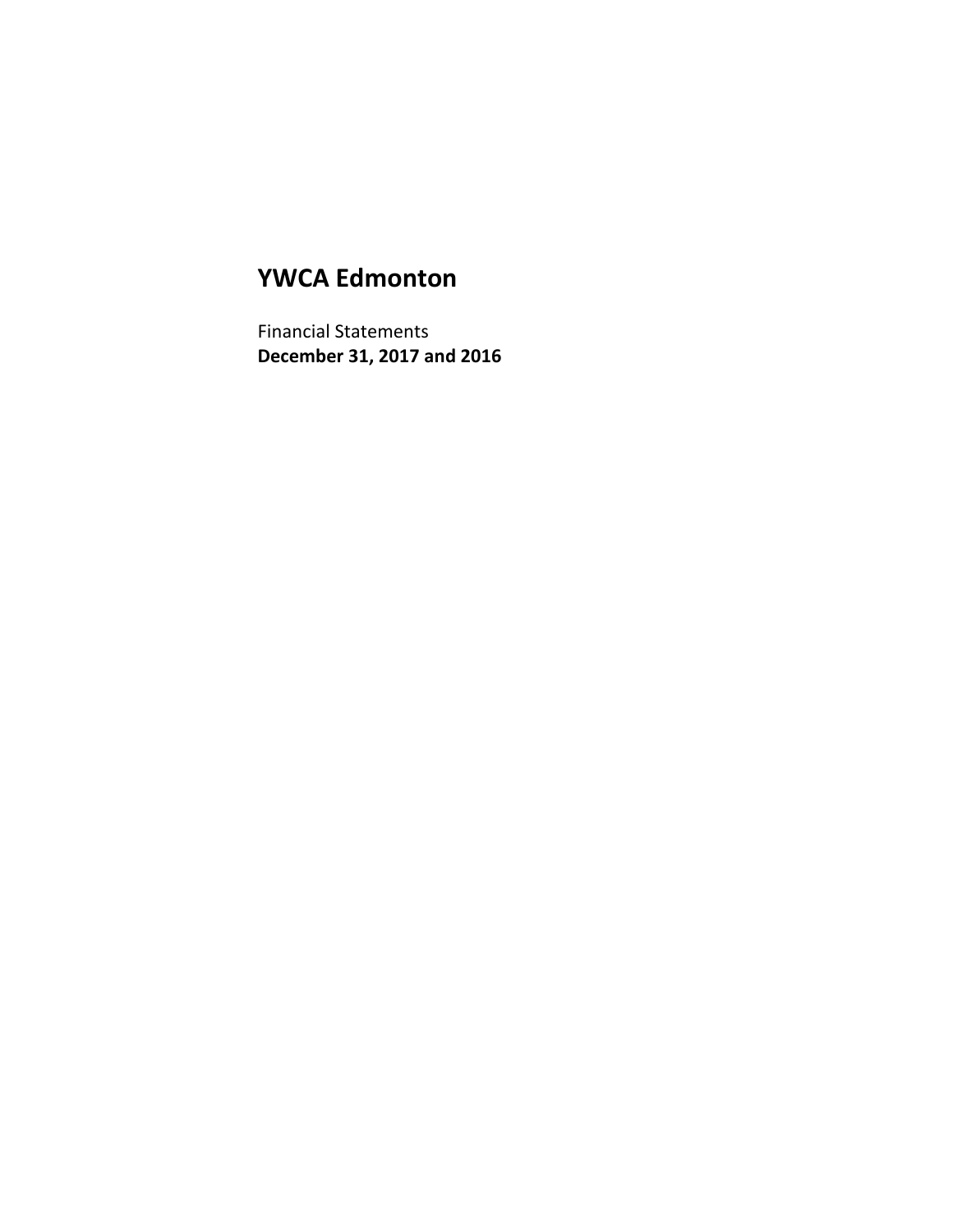#### To the Members of YWCA Edmonton:

We have audited the accompanying financial statements of YWCA Edmonton, which comprise the statement of financial position as at December 31, 2017, and the statements of operations, changes in net assets and cash flows for the year then ended, and a summary of significant accounting policies and other explanatory information.

#### *Management's Responsibility for the Financial Statements*

Management is responsible for the preparation and fair presentation of these financial statements in accordance with Canadian accounting standards for not-for-profit organizations, and for such internal control as management determines is necessary to enable the preparation of financial statements that are free from material misstatement, whether due to fraud or error.

#### *Auditors' Responsibility*

Our responsibility is to express an opinion on these financial statements based on our audit. We conducted our audit in accordance with Canadian generally accepted auditing standards. Those standards require that we comply with ethical requirements and plan and perform the audit to obtain reasonable assurance about whether the financial statements are free from material misstatement.

An audit involves performing procedures to obtain audit evidence about the amounts and disclosures in the financial statements. The procedures selected depend on the auditors' judgment, including the assessment of the risks of material misstatement of the financial statements, whether due to fraud or error. In making those risk assessments, the auditor considers internal control relevant to the entity's preparation and fair presentation of the financial statements in order to design audit procedures that are appropriate in the circumstances, but not for the purpose of expressing an opinion on the effectiveness of the entity's internal control. An audit also includes evaluating the appropriateness of accounting policies used and the reasonableness of accounting estimates made by management, as well as evaluating the overall presentation of the financial statements.

We believe that the audit evidence we have obtained is sufficient and appropriate to provide a basis for our audit opinion.

#### *Opinion*

In our opinion, the financial statements present fairly, in all material respects, the financial position of YWCA Edmonton as at December 31, 2017 and the results of its operations, changes in net assets and its cash flows for the year then ended in accordance with Canadian accounting standards for not-for-profit organizations.

Edmonton, Alberta

 $MNPLLP$ 

March 28, 2018 Chartered Professional Accountants

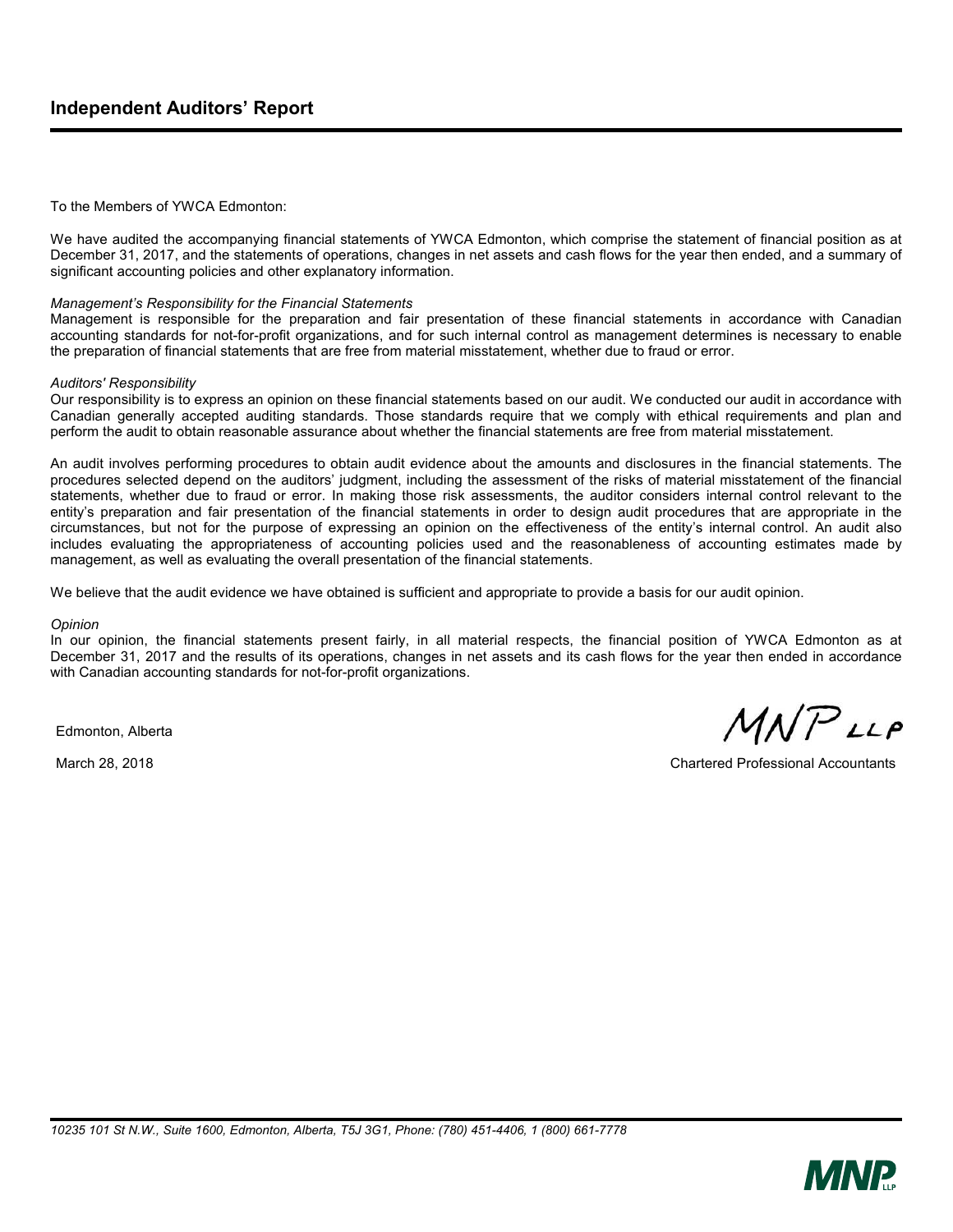|                                                                                                                                                                               | December 31,<br>2017<br>\$              | December 31,<br>2016<br>\$              |
|-------------------------------------------------------------------------------------------------------------------------------------------------------------------------------|-----------------------------------------|-----------------------------------------|
| <b>Assets</b>                                                                                                                                                                 |                                         |                                         |
| <b>Current assets</b><br>Cash and cash equivalents<br>Marketable securities (note 3)<br>Accounts receivable<br>Prepaid expenses                                               | 743,795<br>967,356<br>432,637<br>74,829 | 923,890<br>954,278<br>362,909<br>90,516 |
|                                                                                                                                                                               | 2,218,617                               | 2,331,593                               |
| Capital assets (note 4)                                                                                                                                                       | 788,712                                 | 795,451                                 |
|                                                                                                                                                                               | 3,007,329                               | 3,127,044                               |
| <b>Liabilities</b>                                                                                                                                                            |                                         |                                         |
| <b>Current liabilities</b><br>Accounts payable and accrued liabilities<br>Deferred revenue<br>Current portion of unamortized deferred capital asset contributions<br>(note 5) | 854,929<br>419,052<br>57,476            | 391,130<br>900,798<br>48,357            |
|                                                                                                                                                                               | 1,331,457                               | 1,340,285                               |
| Unamortized deferred capital asset contributions (note 5)                                                                                                                     | 381,358                                 | 338,518                                 |
|                                                                                                                                                                               | 1,712,815                               | 1,678,803                               |
| <b>Commitments</b> (note 6)                                                                                                                                                   |                                         |                                         |
| <b>Net assets</b>                                                                                                                                                             |                                         |                                         |
| Invested in capital assets                                                                                                                                                    | 349,878                                 | 408,576                                 |
| Internally restricted (note 7)                                                                                                                                                | 431,729                                 | 431,729                                 |
| <b>Unrestricted</b>                                                                                                                                                           | 512,907                                 | 607,936                                 |
|                                                                                                                                                                               | 1,294,514                               | 1,448,241                               |
|                                                                                                                                                                               | 3,007,329                               | 3,127,044                               |

Approved by the Board of Directors

Da Director

The accompanying notes are an integral part of these financial statements.  $\left(\begin{array}{c} \searrow \\ \searrow \end{array}\right)$  Page | 1

Director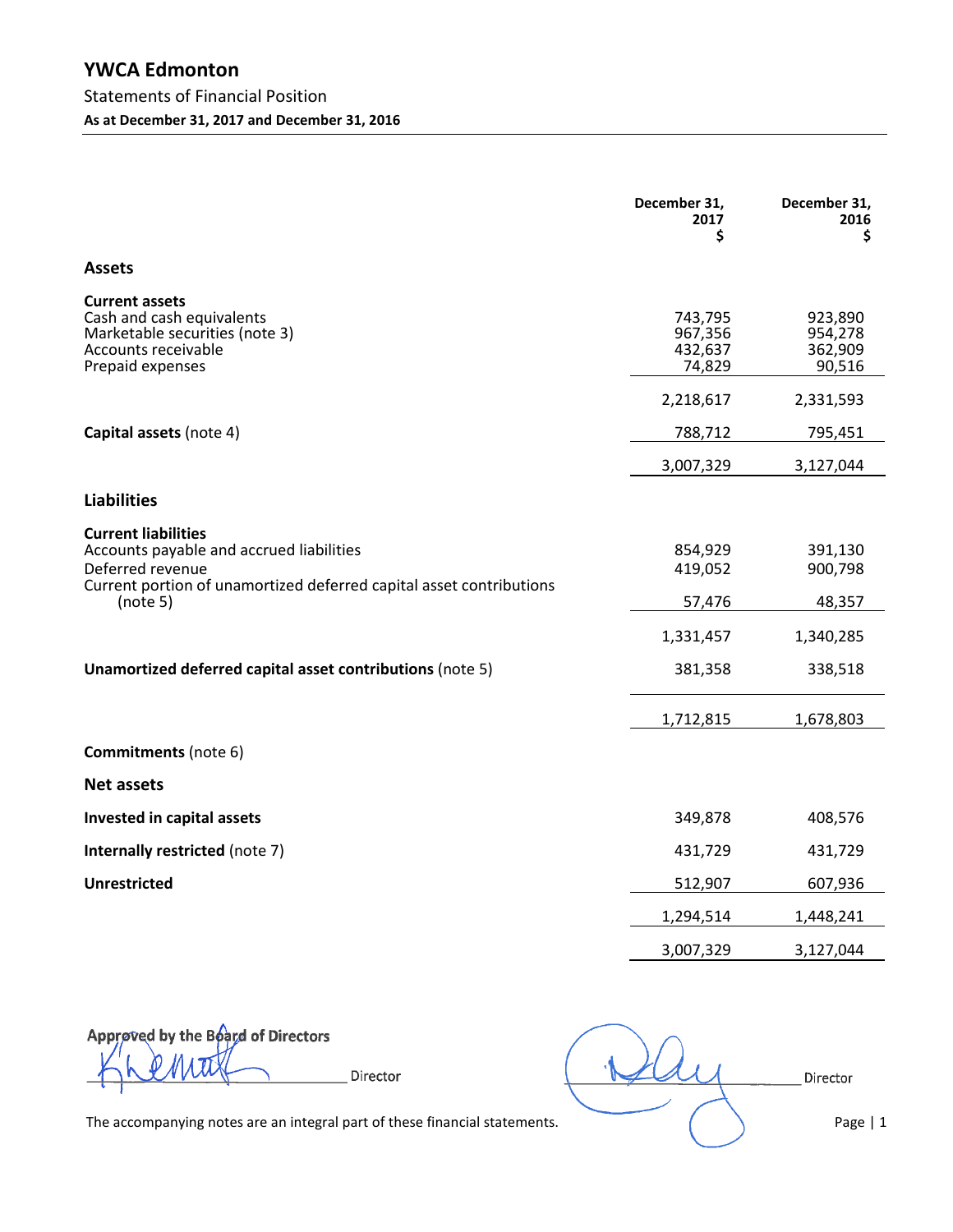# Statements of Changes in Net Assets

**For the years ended December 31, 2017 and December 31, 2016**

|                                        | Invested in<br>capital<br>assets | <b>Internally</b><br>restricted | Unrestricted | Total<br>2017 | Total<br>2016 |
|----------------------------------------|----------------------------------|---------------------------------|--------------|---------------|---------------|
| Balance – Beginning of year            | 408,576                          | 431,729                         | 607,936      | 1,448,241     | 1,570,236     |
| Deficiency of revenue over<br>expenses | (70,064)                         |                                 | (83, 663)    | (153, 727)    | (121, 995)    |
| Investment in capital assets           | 11,366                           |                                 | (11, 366)    |               |               |
| Balance – End of year                  | 349,878                          | 431.729                         | 512,907      | 1,294,514     | 1,448,241     |

## **Invested in capital assets**

|                                                                                 | 2017      | 2016      |
|---------------------------------------------------------------------------------|-----------|-----------|
| Capital assets (note 4)                                                         | 788,712   | 795,451   |
| Current portion of unamortized deferred capital asset contributions<br>(note 5) | (57, 476) | (48, 357) |
| Unamortized deferred capital asset contributions (note 5)                       | (381,358) | (338,518) |
|                                                                                 | 349,878   | 408,576   |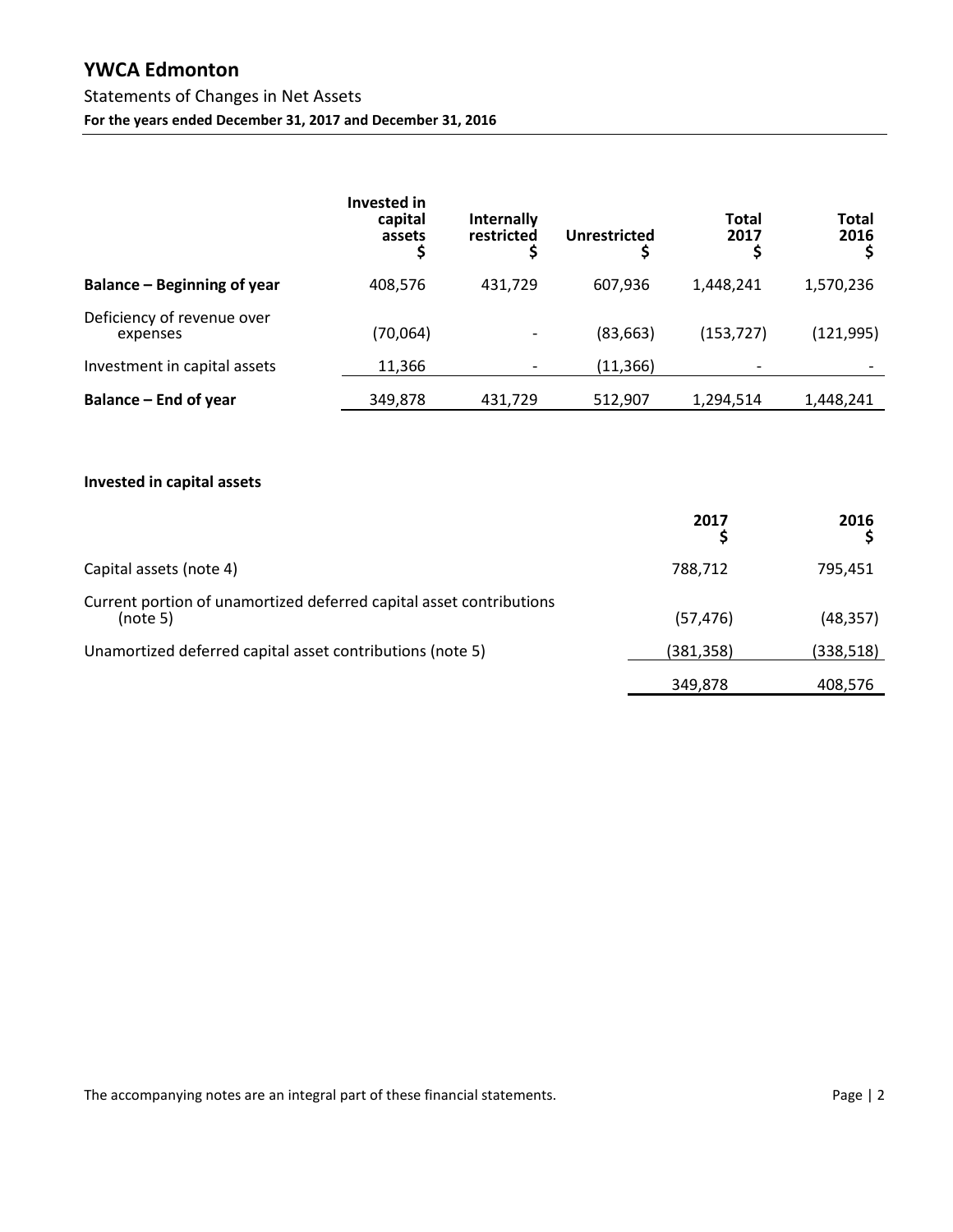# **YWCA Edmonton**  Statements of Operations **For the years ended December 31, 2017 and December 31, 2016**

|                                                                                                                                                                                                                    | 2017<br>Ş                                                                   | 2016<br>\$                                                                  |
|--------------------------------------------------------------------------------------------------------------------------------------------------------------------------------------------------------------------|-----------------------------------------------------------------------------|-----------------------------------------------------------------------------|
| <b>Revenue</b><br>Fees for service (schedule 1)<br>Government contracts (schedule 2)<br>Donations and fundraising<br>Counselling centre (schedule 3)<br>Other government and foundation grants<br>Casino<br>Other  | 9,623,418<br>1,315,318<br>442.145<br>419,290<br>336,376<br>90,687<br>35,765 | 9,520,581<br>1,338,529<br>388,356<br>428,986<br>230,218<br>50,259<br>30,800 |
|                                                                                                                                                                                                                    | 12,262,999                                                                  | 11,987,729                                                                  |
| <b>Expenses</b><br><b>Purchased services</b><br>Salaries, wages and employee benefits<br>General and administrative expenses (schedule 4)<br>Counselling Centre (schedule 3)<br><b>YWCA Canada affiliation fee</b> | 5,348,112<br>5,117,333<br>1,419,625<br>361,119<br>98,584                    | 5,103,324<br>5,221,138<br>1,242,551<br>364,510<br>94,448                    |
|                                                                                                                                                                                                                    | 12,344,773                                                                  | 12,025,971                                                                  |
| Deficiency of revenue over expenses before other income<br>(expenses)                                                                                                                                              | (81, 774)                                                                   | (38,242)                                                                    |
| Other income (expenses)<br>Investment income<br>Amortization of capital assets                                                                                                                                     | 58,704<br>(130,657)                                                         | 33,863<br>(117, 616)                                                        |
| Net deficiency of revenue over expenses for the year                                                                                                                                                               | (71,953)<br>(153, 727)                                                      | (83,753)<br>(121, 995)                                                      |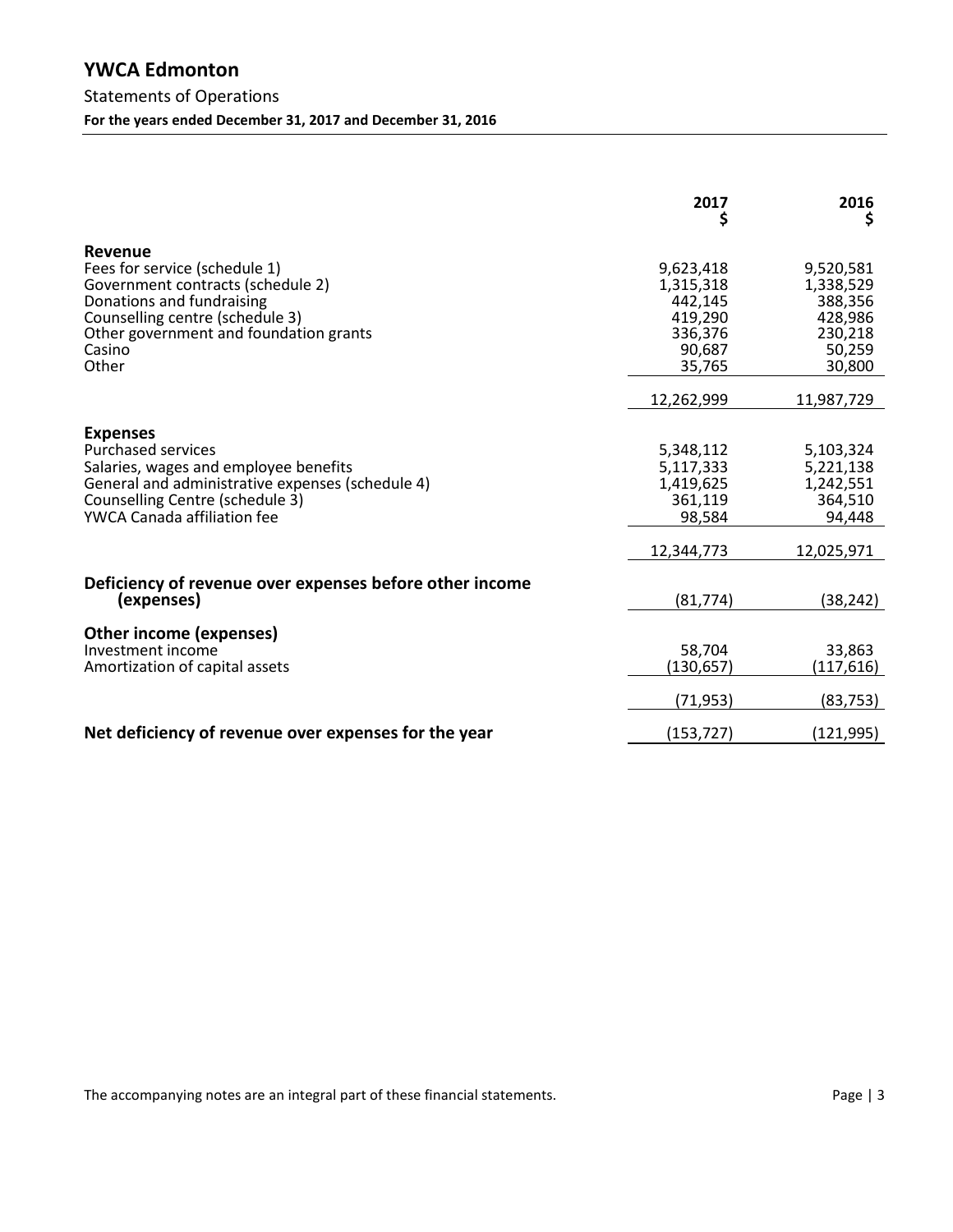|                                                                                                                                                                                                         | 2017<br>Ş                    | 2016<br>Ş                          |
|---------------------------------------------------------------------------------------------------------------------------------------------------------------------------------------------------------|------------------------------|------------------------------------|
| Cash and cash equivalents provided by (used in)                                                                                                                                                         |                              |                                    |
| <b>Operating activities</b><br>Net deficiency of revenue over expenses for the year                                                                                                                     | (153, 727)                   | (121, 995)                         |
| Items not affecting cash<br>Amortization of capital assets                                                                                                                                              | 130,657                      | 117,616                            |
| Unamortized deferred capital asset contributions recognized as<br>revenue<br>Investment income reinvested in marketable securities<br>Decrease (increase) in fair-market value of marketable securities | (60, 593)<br>(13,504)<br>426 | (49, 394)<br>(11, 457)<br>(18,308) |
|                                                                                                                                                                                                         | (96, 741)                    | (85, 538)                          |
| Net change in non-cash working capital items                                                                                                                                                            | (71,988)                     | 398,696                            |
|                                                                                                                                                                                                         | (168,729)                    | 315,158                            |
| <b>Investing activities</b><br>Purchase of capital assets                                                                                                                                               | (123, 918)                   | (33, 985)                          |
| <b>Financing activities</b><br>Capital asset grants received (note 5)                                                                                                                                   | 112,552                      | 21,833                             |
| Increase (Decrease) in cash                                                                                                                                                                             | (180,095)                    | 303,006                            |
| Cash and cash equivalents - Beginning of year                                                                                                                                                           | 923,890                      | 620,884                            |
| Cash and cash equivalents – End of year                                                                                                                                                                 | 743,795                      | 923,890                            |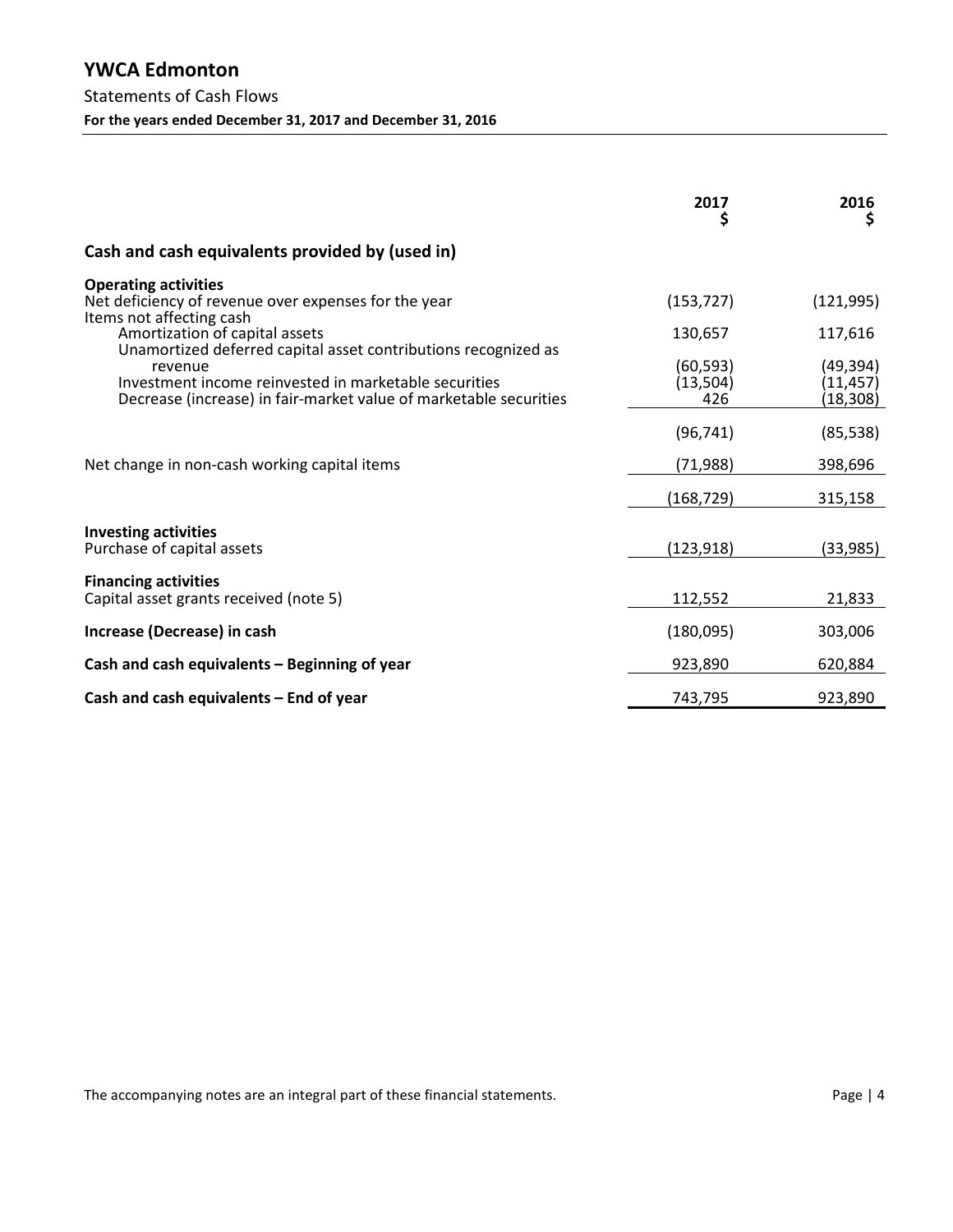#### **1 Purpose of the organization**

The YWCA Edmonton (the "Association") is a charitable, humanitarian association. The association exists:

- a) to provide, fund, facilitate and promote gender equality, mental and physical health, personal safety, community and social service programs and facilities which are beneficial to community as a whole, with particular emphasis on women, girls and boys;
- b) to work as an organization for social justice; and
- c) to do all such other things as are incidental and ancillary to the attainment of the purposes and the exercise of the powers of the Association.

The Association was incorporated in 1910 under the Act of the Alberta Legislature as a not-for-profit organization and is a registered charity under the Income Tax Act and as such is exempt from income taxes.

#### **2 Significant accounting policies**

The financial statements have been prepared in accordance with Canadian accounting standards for not-for-profit organizations as issued by the Accounting Standards Board in Canada and include the following significant accounting policies:

a) Revenue recognition

The Association follows the deferral method of accounting for contributions.

Restricted contributions are recognized as revenue in the year in which the related expenses are incurred. Contributions restricted for the purchase of capital assets are deferred and recognized as the related asset is amortized. Unrestricted contributions are recognized as revenue when received or receivable, if the amount to be received can be reasonably estimated and collection is reasonably assured.

Fees for service revenue are recognized when the services are performed.

Interest and dividends earned on marketable securities are recorded using the accrual method.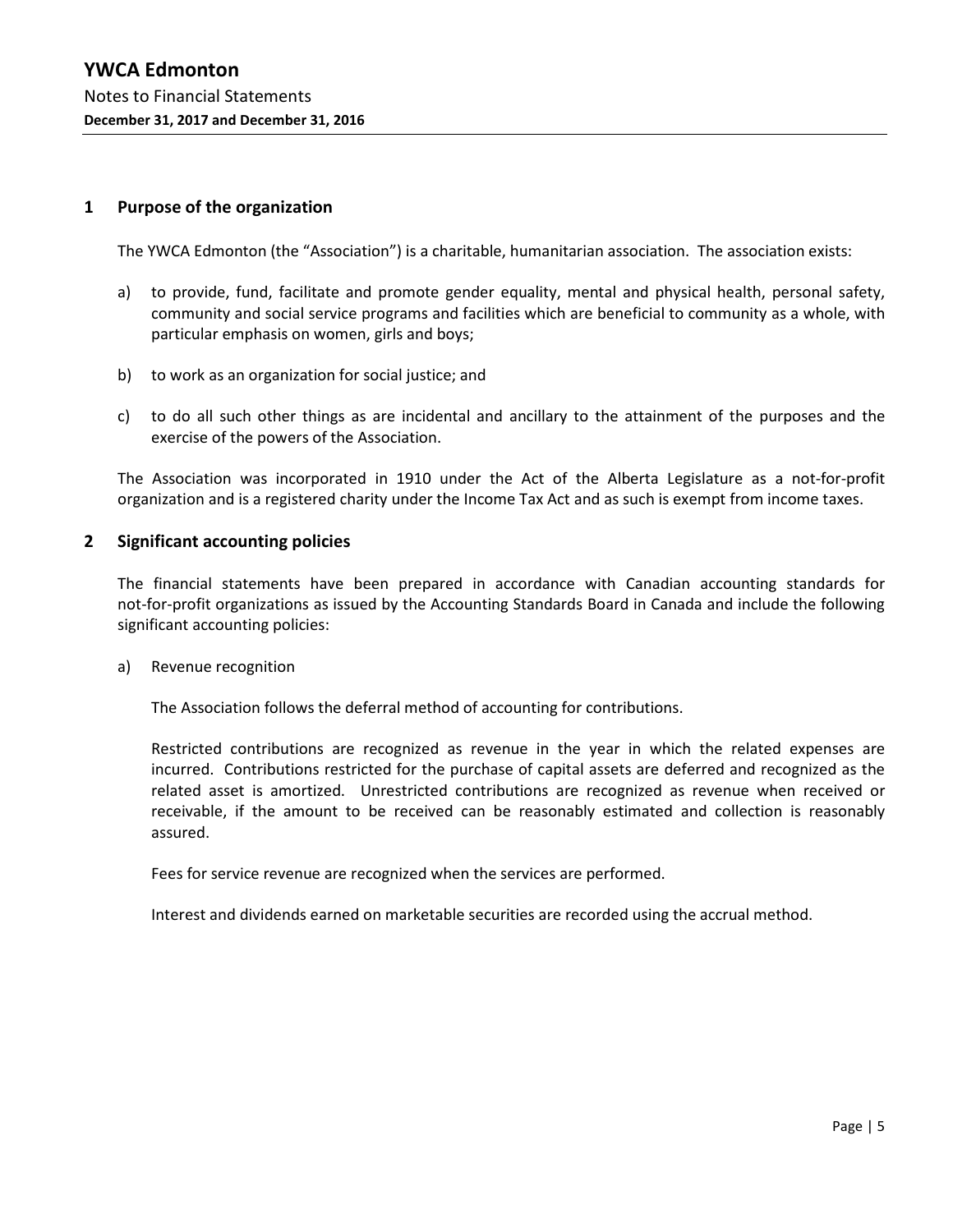#### b) Cash and cash equivalents

Cash and cash equivalents include balances with banks and short-term investments with maturities of three months or less. Cash subject to restrictions that prevent its use for current purposes is included in restricted cash.

#### c) Marketable securities

The Association has investments in guaranteed investment certificates, mutual funds, equities and fixed income securities. These investments are all highly liquid and are collectively entitled marketable securities. Marketable securities are recorded at fair value based on prices quoted in an active market.

#### d) Capital assets

Capital assets are recorded at cost.

Amortization is provided on a straight-line basis over the following useful lives:

| <b>Buildings</b>        | 25 years |
|-------------------------|----------|
| Furniture and equipment | 10 years |
| Computer equipment      | 5 years  |
| Motor vehicles          | 5 years  |

#### e) Capital asset contributions

Grants and donations received for the purchase of capital assets are recorded as deferred capital asset contributions before the related capital asset has been purchased. Once the related capital asset has been purchased the contributions are recorded as unamortized deferred capital asset contributions. The amortization of capital asset contributions is recorded as revenue in the statement of operations and is amortized over the estimated useful life of the related capital asset.

f) Donated goods and services

Donated goods and services are recorded at estimated fair value when it can reasonably be determined and the goods and services would otherwise have been purchased. No donated amounts have been recognized in these financial statements.

Volunteers contributed numerous hours in carrying out the activities of the Association. Because of the difficulty in determining their fair value, volunteer services have not been recognized in the financial statements.

g) Measurement uncertainty

The preparation of financial statements in conformity with Canadian accounting standards for not-for-profit organizations requires management to make estimates and assumptions that affect the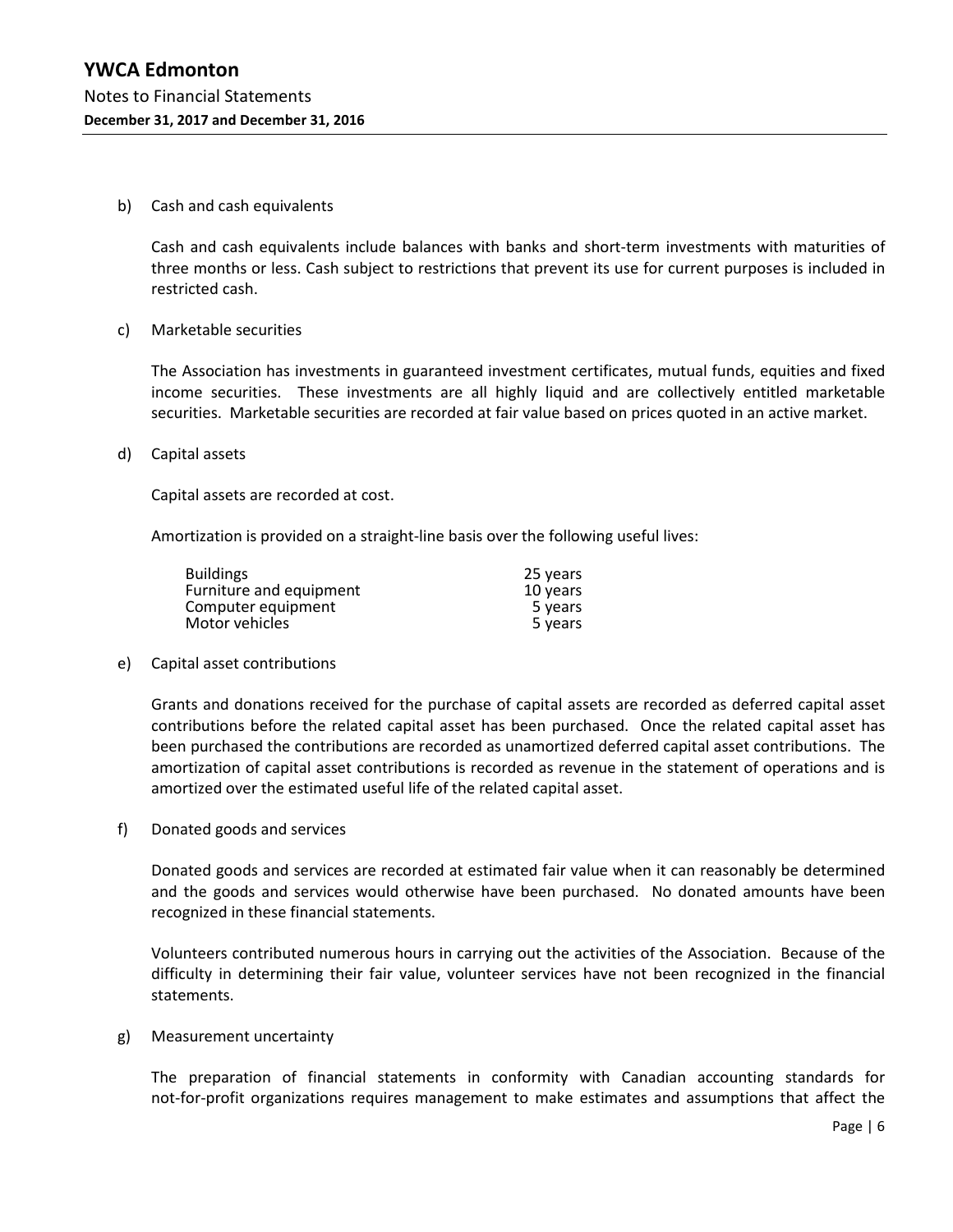reported amounts of assets and liabilities and disclosure of contingent assets and liabilities at the date of the financial statements, and the reported amounts of revenues and expenses during the reporting period.

Accounts receivable are stated after evaluation as to their collectability and an appropriate allowance for doubtful accounts is provided where considered necessary. Amortization of capital assets and deferred capital asset contributions is based on the estimated useful lives of capital assets.

These estimates and assumptions are reviewed periodically and, as adjustments become necessary they are reported in deficiency of revenue over expenses in the periods in which they become known.

#### h) Financial instruments

All financial instruments are initially recorded at their fair value, excluding certain financial assets and liabilities originated and issued in a related party transaction measured at their carrying or exchange amount in accordance with Section 3840 Related Party Transactions. At initial recognition, the Association may irrevocably elect to subsequently measure any financial instrument at fair value. The Association has not made such an election during the year.

The Association subsequently measures investments in equity instruments quoted in an active market at fair value. All other financial assets and liabilities are subsequently measured at amortized cost.

Transaction costs and financing fees directly attributable to financial instruments subsequently measured at fair value are immediately recognized in net deficiency of revenues over expenses for the current period. Transaction costs and financing fees are added to the carrying amount for those financial instruments subsequently measured at cost or amortized cost.

The Association assesses impairment of all of its financial assets measured at cost or amortized cost when there is an indication of impairment. Any impairment which is not considered temporary is included in current year net deficiency of revenues over expenses.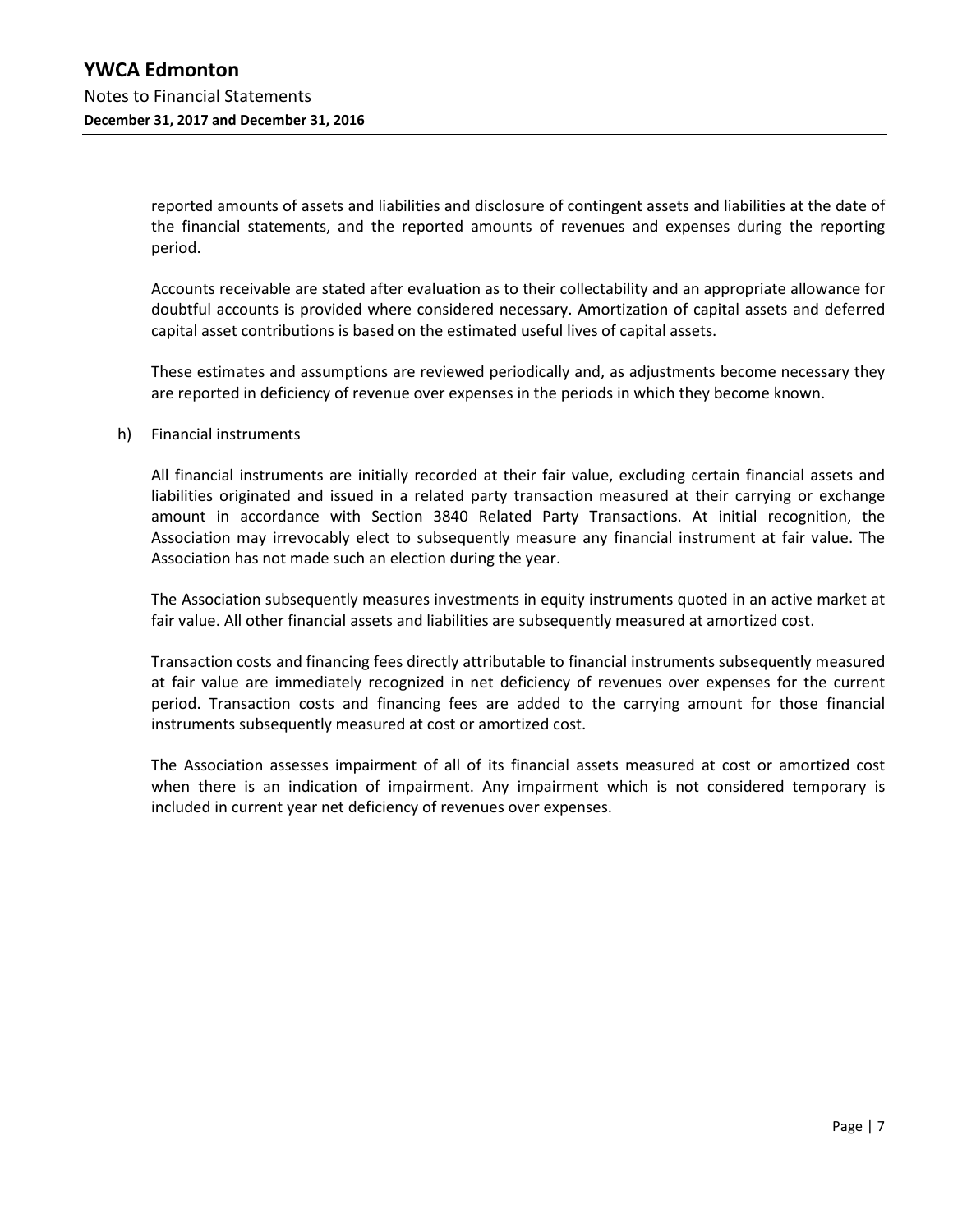### **3 Marketable securities**

|                                                                                                    | 2017                         | 2016                        |
|----------------------------------------------------------------------------------------------------|------------------------------|-----------------------------|
| Guaranteed investment certificates<br>Canadian short term and fixed income<br>Investment portfolio | 50,729<br>566,982<br>349.645 | 50,503<br>65,707<br>838,068 |
|                                                                                                    | 967,356                      | 954,278                     |

A guaranteed investment certificate of \$48,670 (2016 - \$48,670) has been pledged as collateral for an irrevocable standby letter of credit relating to the renewal of the lease of the property occupied by the Association's Camp Yowochas.

## **4 Capital assets**

|                                                                           |                                           |                                 | 2017                                   |
|---------------------------------------------------------------------------|-------------------------------------------|---------------------------------|----------------------------------------|
|                                                                           | Cost                                      | Accumulated<br>amortization     | <b>Net</b>                             |
| Land<br><b>Buildings</b><br>Furniture and equipment<br>Computer equipment | 53,967<br>1,988,824<br>600,260<br>251,268 | 1,429,344<br>477,693<br>198,570 | 53,967<br>559,480<br>122,567<br>52,698 |
| Motor vehicles                                                            | 81,703<br>2,976,022                       | 81,703<br>2,187,310             | 788,712                                |

|                                                                                             |                                                     |                                           | 2016                                   |
|---------------------------------------------------------------------------------------------|-----------------------------------------------------|-------------------------------------------|----------------------------------------|
|                                                                                             | Cost                                                | Accumulated<br>amortization               | <b>Net</b><br>\$                       |
| Land<br><b>Buildings</b><br>Furniture and equipment<br>Computer equipment<br>Motor vehicles | 53,967<br>1,950,999<br>584,878<br>216,735<br>81,703 | 1,349,790<br>471,959<br>189,379<br>81,703 | 53,967<br>601,209<br>112,919<br>27,356 |
|                                                                                             | 2,888,282                                           | 2,092,831                                 | 795,451                                |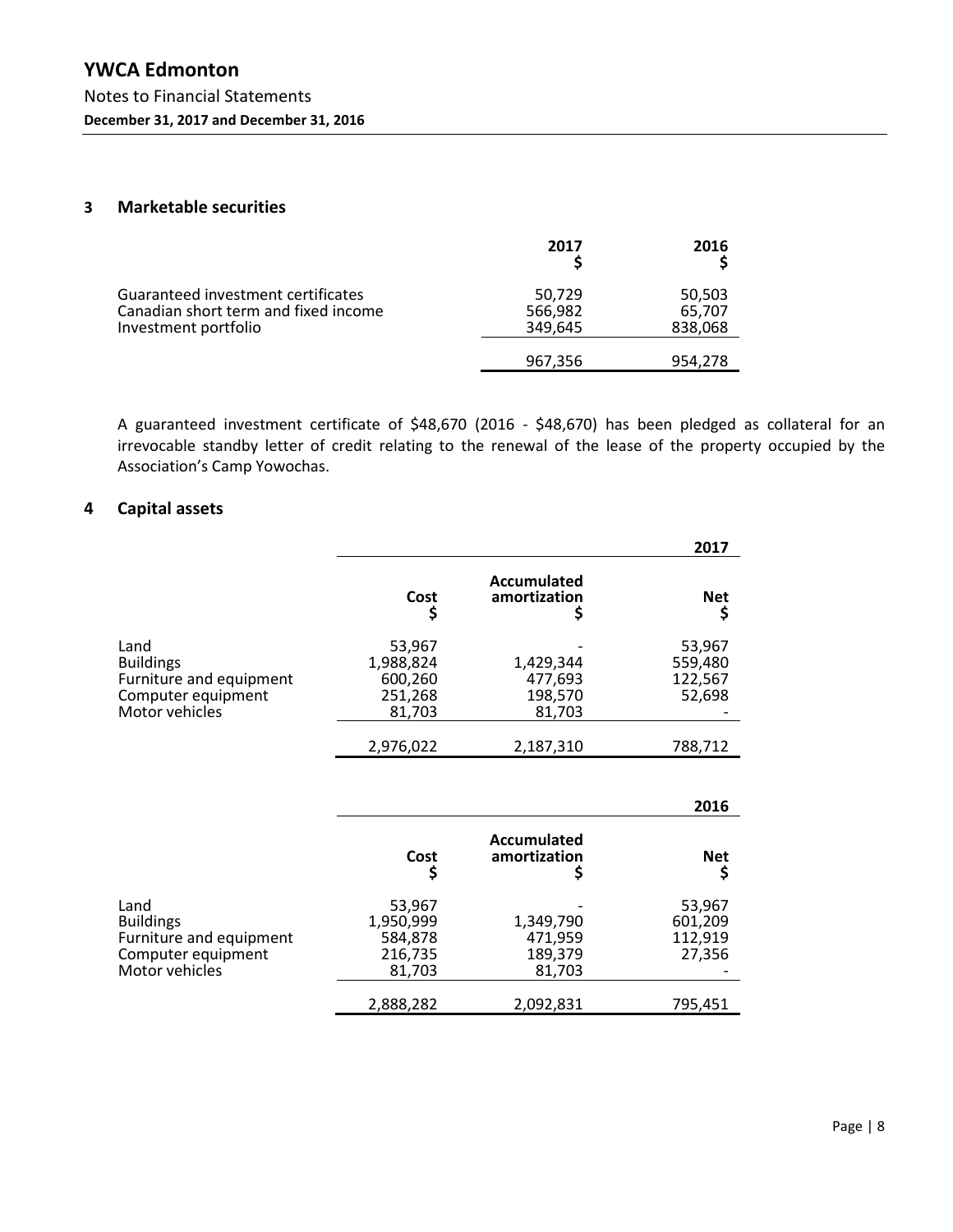## **5 Unamortized deferred and deferred capital asset contributions**

|                                           | 2017      | 2016      |
|-------------------------------------------|-----------|-----------|
| Balance – Beginning of year               | 386,875   | 414,436   |
| Add: Contributions received               | 112,552   | 21,833    |
| Less: Contributions recognized as revenue | (60, 593) | (49,394)  |
| Balance – End of year                     | 438,834   | 386,875   |
| Less: Current portion                     | (57, 476) | (48, 357) |
|                                           | 381,358   | 338,518   |

#### **6 Lease commitments**

The future minimum lease payments under operating leases for the next five years are as follows:

| 2018 | 282,780   |
|------|-----------|
| 2019 | 287,592   |
| 2020 | 281,488   |
| 2021 | 281,488   |
| 2022 | 281,488   |
|      | 1,414,836 |
|      |           |

### **7 Internally restricted**

The internally restricted fund was created by the Board to provide for new program development, capital projects and emergency expenses of the Association.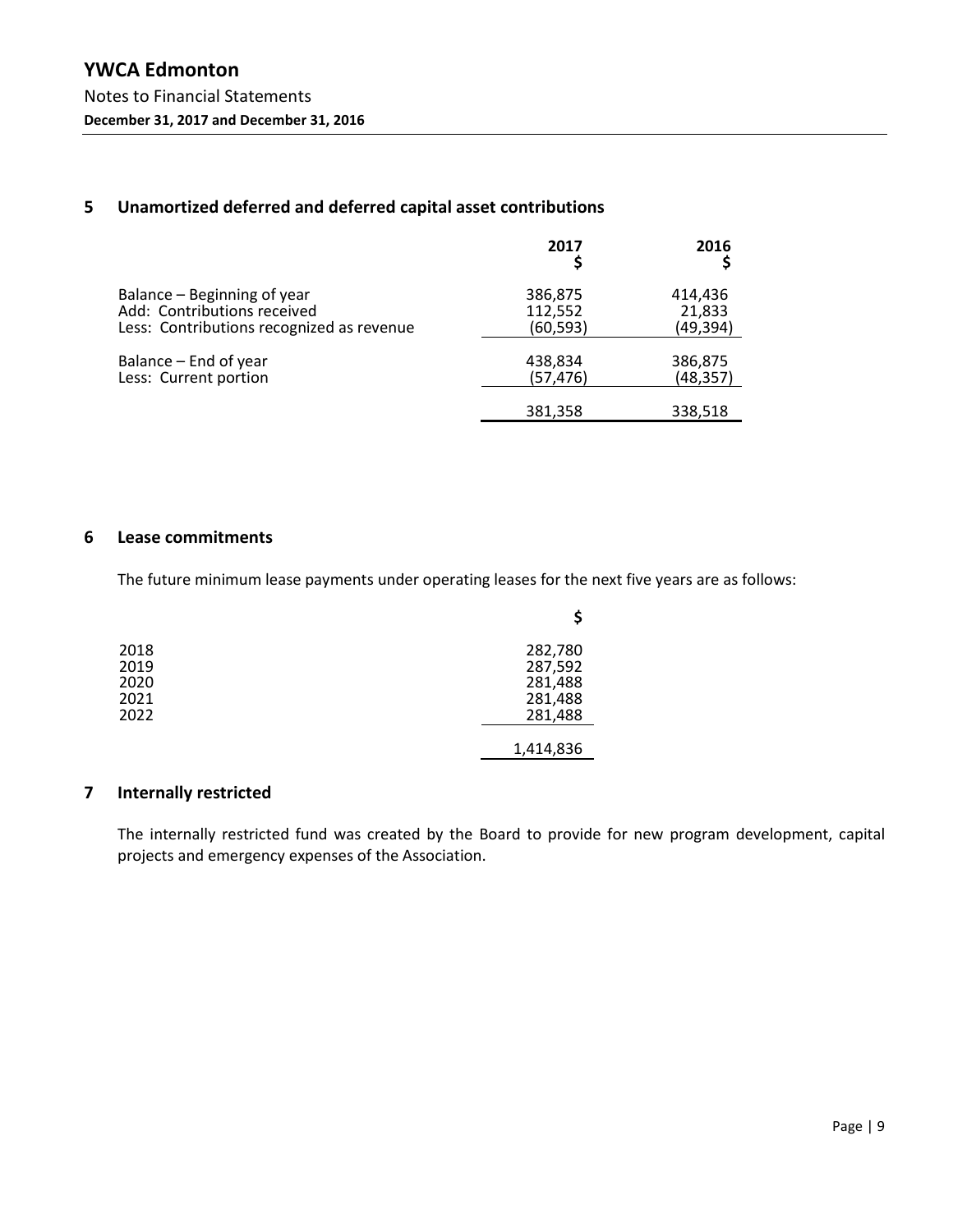#### **8 Financial instruments disclosure and presentation**

The Association as part of its operations, carries a number of financial instruments. It is management's opinion that the Association is not exposed to significant interest, currency, credit, liquidity or other price risks arising from these financial instruments unless otherwise disclosed.

a) Credit risk

The Association is exposed to credit risk through its cash and cash equivalents, marketable securities and accounts receivable. The maximum amount of credit risk exposure is limited to the carrying value of the balances as disclosed in these financial statements.

The Association manages its exposure to credit risk on cash and marketable securities by placing these financial instruments with high-credit quality financial institutions. The investments in interest bearing securities (note 3) are managed on the Association's behalf by an external investment manager. The Board of Directors with the assistance of the investment manager has established guidelines for the asset mix in accordance with the Association's investment policy.

The credit risk exposure through accounts receivable is minimized due to the majority of the receivables being due from government agencies. There has been no allowance recorded for doubtful accounts.

b) Liquidity risk

The Association is able to meet all financial liabilities with the current capital position and has no outstanding loans.

c) Market risk

The Association is exposed to market risk through its marketable securities. The risk is minimized by the conservative composition of investments which is governed by the Association's investment policy.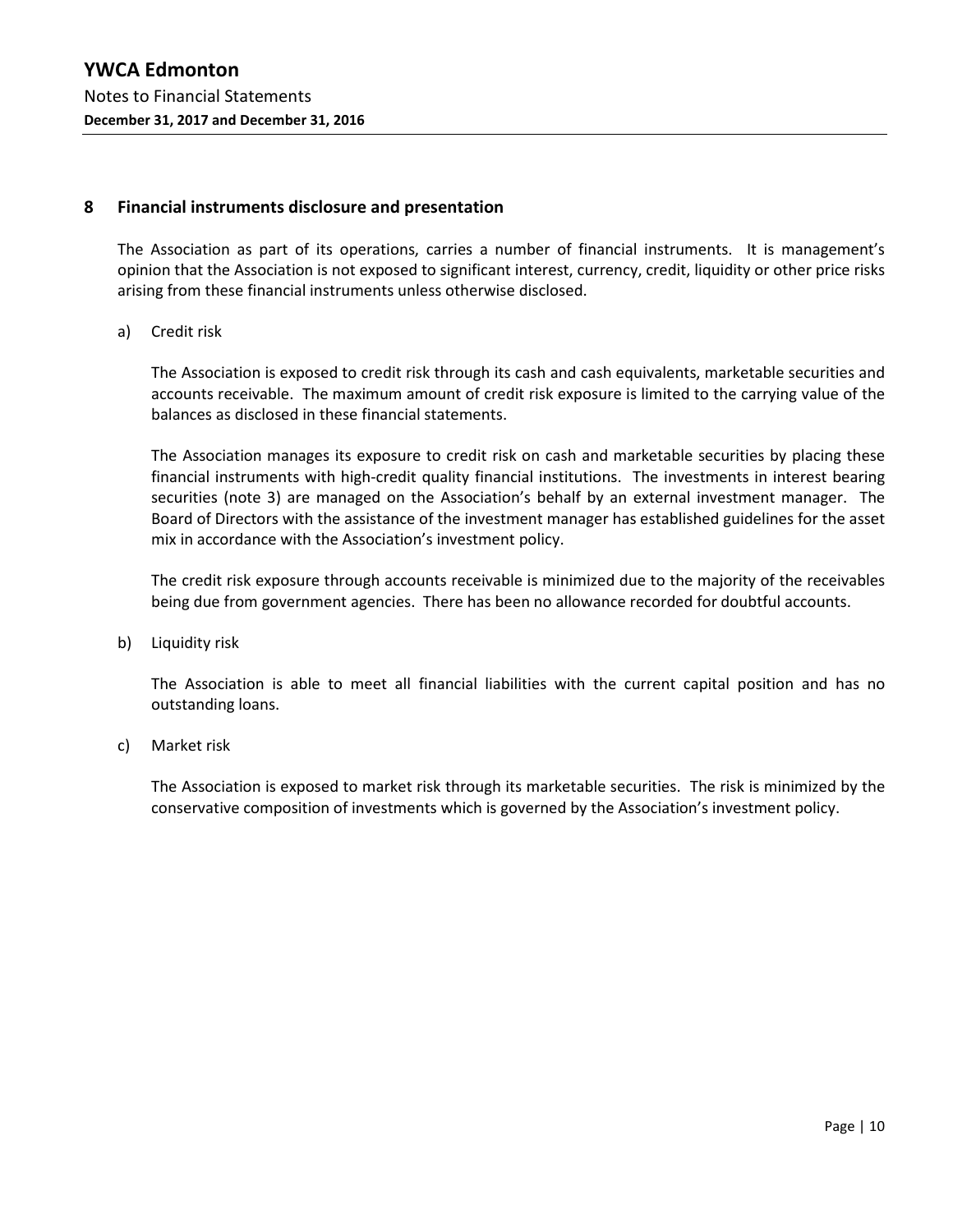### **9 Allocations**

Allocated revenues are presented in the schedules to the financial statements to provide information on the indirect revenues associated with those programs. Grants and donations received through fundraising that have been designated directly to a specific program are allocated to that program. Fundraising, net of expenses, that have been received through specific appeals are allocated to the program or programs outlined in the appeals.

Allocated costs are presented in the schedules to the financial statements to provide information on the indirect costs associated with those programs.

a) Direct program expenses

Expenses that contribute directly to the output of one program are applied directly to that program. If the expense contributes directly to the output of more than one program, than the expense is attributed to each program based on the comparative use of the expense or based on time spent on each program if the shared expense is wages.

b) Program administration

Program administration costs are allocated to programs based on the ratio of full-time equivalent (FTE) of salaried employees in a program compared to the total Association's FTEs.

c) Occupancy

Occupancy costs of the Association's premises are allocated to programs based on the square footage utilized by the program.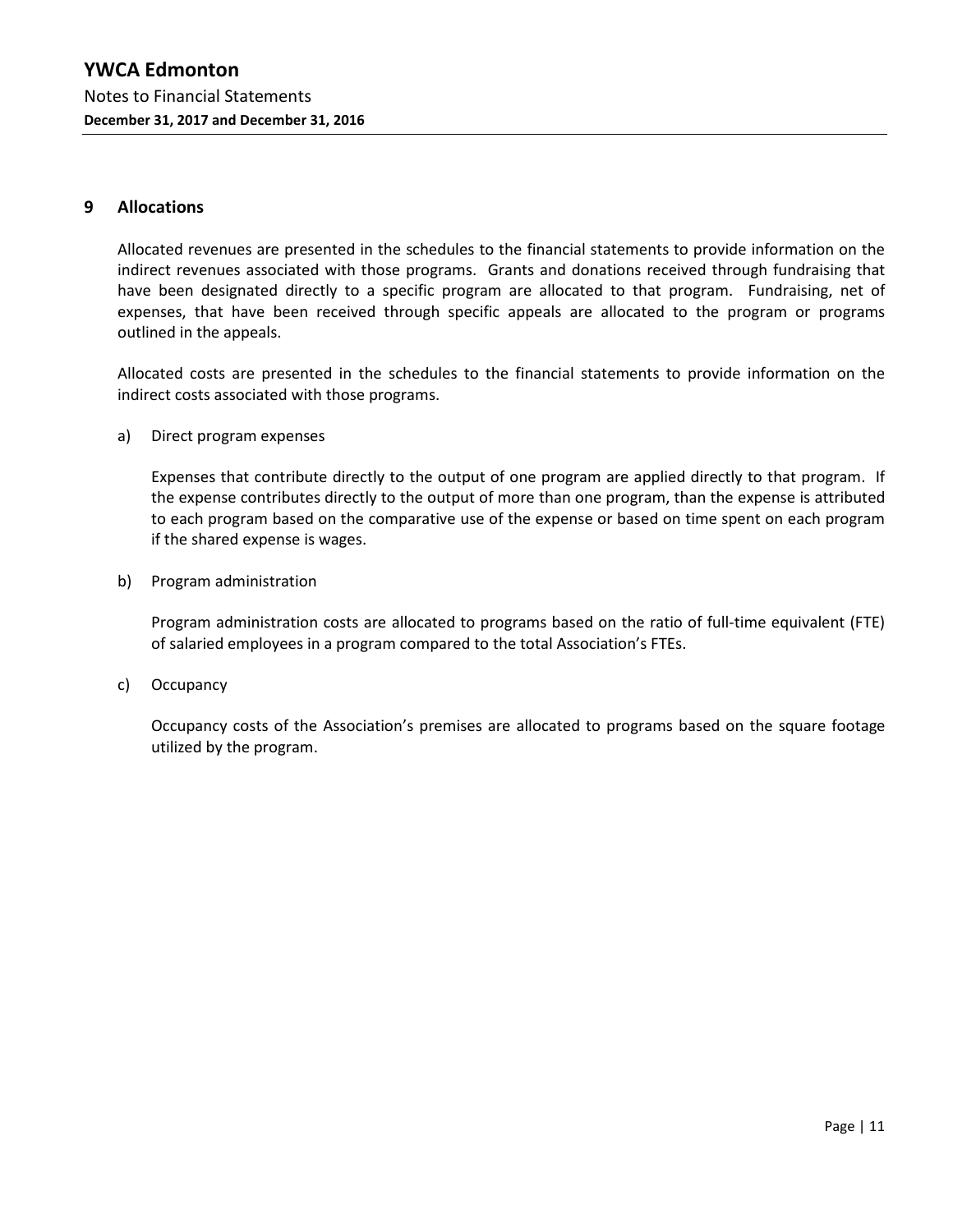|                                                                                                                                               | 2017                                                          | 2016                                                   |
|-----------------------------------------------------------------------------------------------------------------------------------------------|---------------------------------------------------------------|--------------------------------------------------------|
| <b>Adult Services</b><br><b>Extended Host Family</b><br>Camp Yowochas<br><b>Northern Services</b><br>Nature Kindergarten<br>Youth Programming | 6,421,326<br>1,734,577<br>810.753<br>638,288<br>17,614<br>860 | 6,174,536<br>1,965,464<br>855,572<br>512,680<br>12,329 |
|                                                                                                                                               | 9,623,418                                                     | 9,520,581                                              |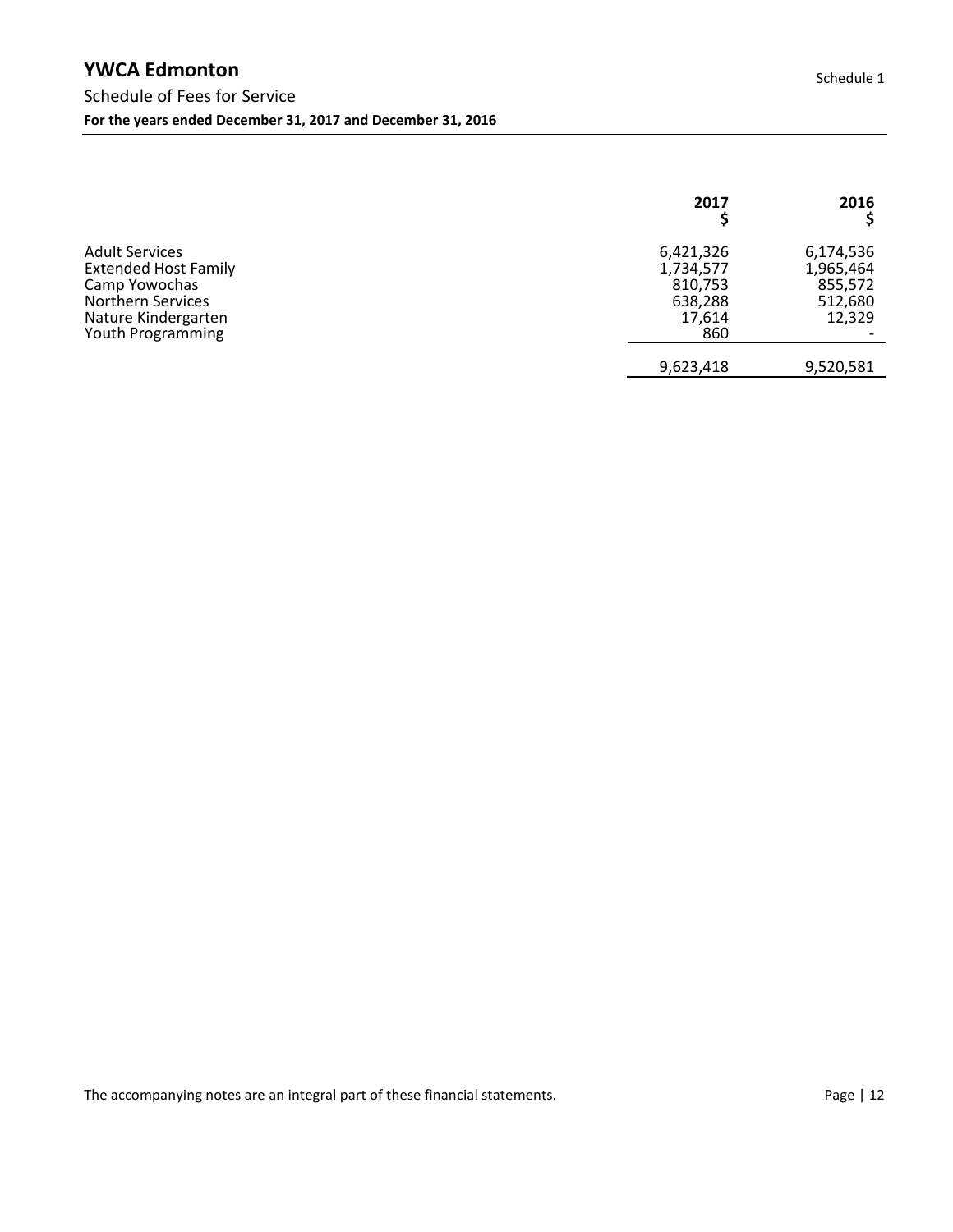|                                                                                                                                                                                       | 2017      | 2016      |
|---------------------------------------------------------------------------------------------------------------------------------------------------------------------------------------|-----------|-----------|
| <b>Government contracts</b><br>Adult Services - Persons with Developmental Disabilities<br>Family Consultation and Training Network – Region 6 Child and Family<br>Services Authority | 1,124,696 | 1,125,393 |
|                                                                                                                                                                                       | 190.622   | 213,136   |
|                                                                                                                                                                                       | 1,315,318 | 1,338,529 |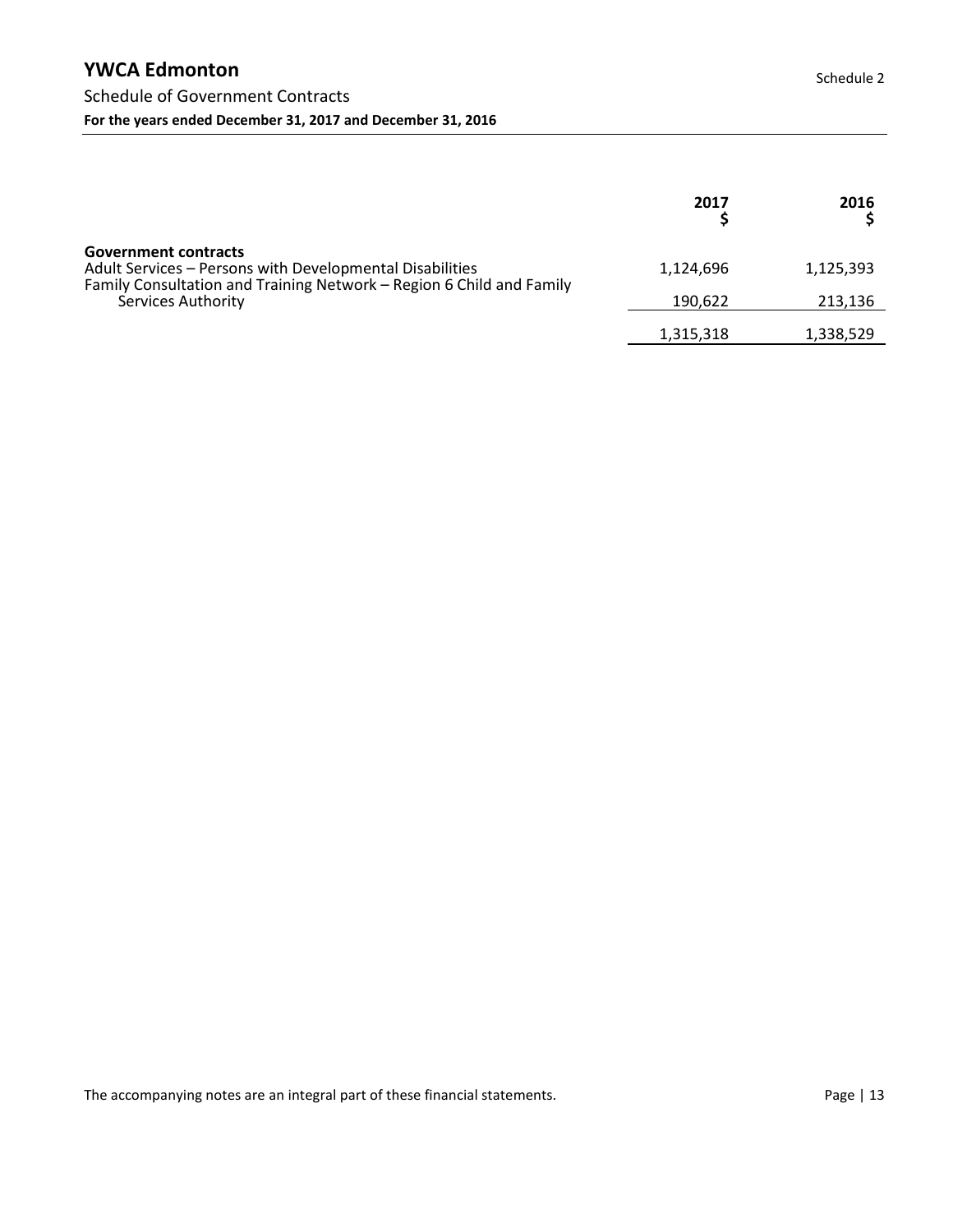|                                                                                                                                                                                                                                                                                           | 2017<br>Ş                                                                   | 2016<br>Ş                                                              |
|-------------------------------------------------------------------------------------------------------------------------------------------------------------------------------------------------------------------------------------------------------------------------------------------|-----------------------------------------------------------------------------|------------------------------------------------------------------------|
| Revenue<br>United Way<br>City of Edmonton F.C.S.S. grant<br>Fees for services<br><b>Federal Employment Grant</b><br>Other revenue                                                                                                                                                         | 218,150<br>120,314<br>79,184<br>1,517<br>125                                | 213,872<br>120,314<br>85,845<br>8,955                                  |
|                                                                                                                                                                                                                                                                                           | 419,290                                                                     | 428,986                                                                |
| <b>Expenses</b><br>Salaries, wages and employee benefits<br>Training and development<br>Contract service<br>Program and office supplies<br>Professional fees<br>Membership dues<br>Telephone and postage<br>Advertising and promotion<br>Automobile<br>Volunteer recognition and expenses | 346,846<br>6,623<br>3,249<br>2,400<br>1,300<br>400<br>102<br>94<br>81<br>24 | 355,916<br>2,284<br>1,500<br>2,556<br>1,300<br>400<br>111<br>23<br>420 |
|                                                                                                                                                                                                                                                                                           | 361,119                                                                     | 364,510                                                                |
| Operating revenue in excess of expenses before allocated costs                                                                                                                                                                                                                            | 58,171                                                                      | 64,476                                                                 |
| <b>Allocations</b> (note 9)<br>Designated grants, donations<br>Fundraising<br>Program administration<br>Occupancy                                                                                                                                                                         | 99,253<br>44,736<br>(99,600)<br>(102,560)<br>(58, 171)                      | 44,466<br>79,058<br>(97, 300)<br>(90,700)<br>(64,476)                  |
| Net of revenue over expenses                                                                                                                                                                                                                                                              |                                                                             |                                                                        |

The accompanying notes are an integral part of these financial statements. The accompanying notes are an integral part of these financial statements.